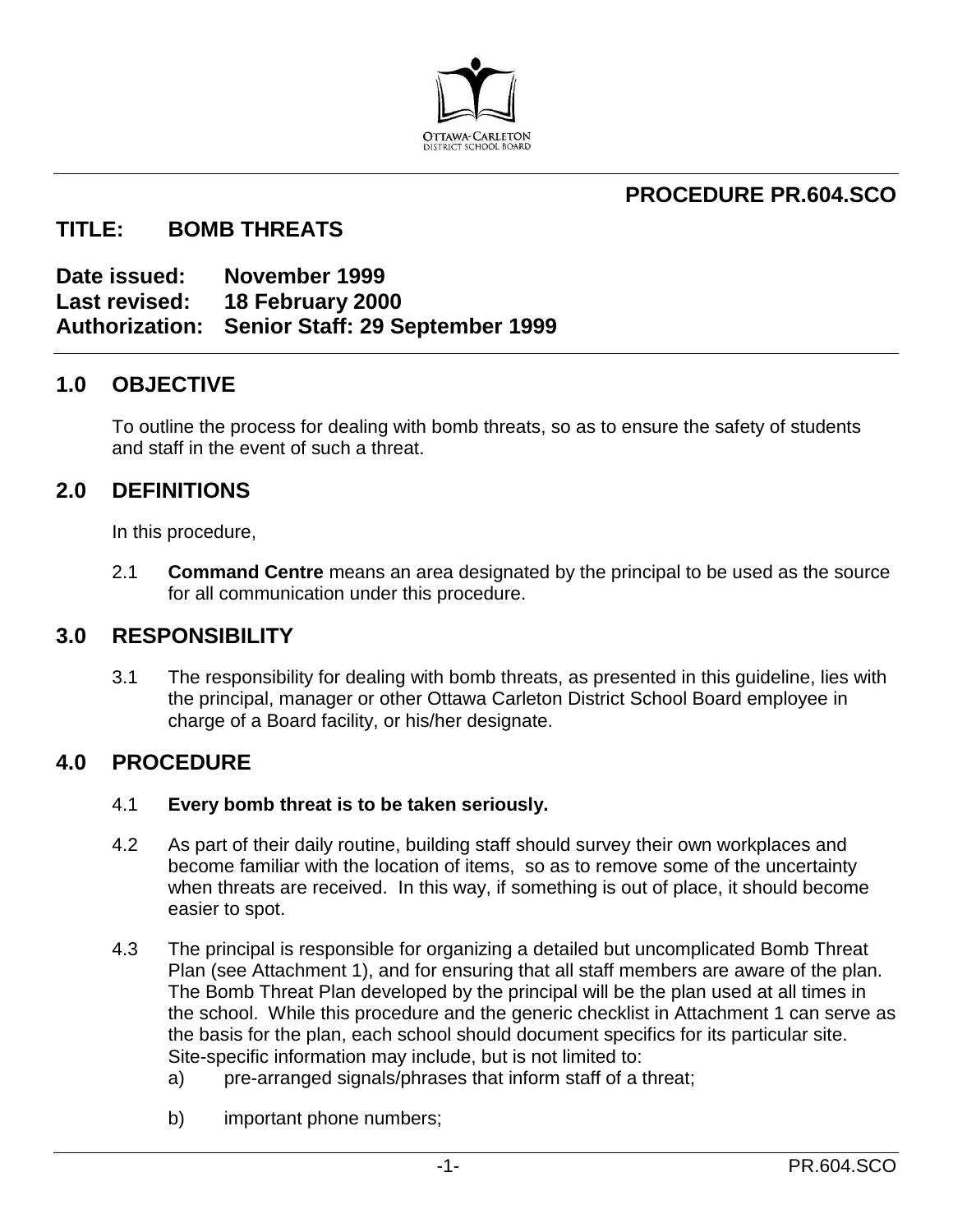- c) location where staff and students should congregate if/when an evacuation occurs (reference school plan as per Board Procedure PR.506.SCO: Emergency School Evacuations/School Closings;
- d) alternate site/school that will accommodate students if necessary.
- 4.4 An annual checklist for overall preparation is advised (see Attachment 2).

# 4.5 **When a threat is received**

- a) The recipient of the telephone call should obtain as much **precise** information as possible using the Bomb Threat Report form (Attachment 3) during the call. Forms should be located at or near any telephones which can receive incoming calls. After the caller has disconnected, **immediately dial \*57** which initiates a call trace internally within Bell Canada. This 'call trace' telephone number can be retrieved at a later date within the context of a police investigation.
- b) **Call 911.** Bomb Threat Plans could include having a pre-arranged signal which alerts an assistant to notify the police on another line while the caller is held on the line as long as possible.
- c) The principal, manager, or designate must be informed of the call immediately.
- d) During regular school hours, night school, and summer school, the principal, manager, or designate will then inform the appropriate Superintendent of Schools.
- e) During rental use, or other times not specifically covered, the Ottawa-Carleton District School Board employee in charge will inform the Plant Supervisor for the school and/or the 24-hour on-duty Plant Supervisor.
- f) The principal/designate may contact the Communications Office. Any release of information to the media with respect to the bomb threat should be handled by the Communications Office.
- g) A staff person should be assigned to be in the Command Centre, to receive search results and to be available to provide information to responding agencies.
- h) Unless ordered to evacuate, movement of large groups within the building should be strictly controlled.

# 4.6 **Search Procedure - In Class**

- a) The principal, manager, or designate will initiate a search. Each employee is best qualified to carry out a search of his/her own work area by reason of his/her familiarity with what should be in it. That being said, participation in the search is voluntary. The principal/designate may wish to use a pre-established signal to alert staff to participate in the search. Police and other responding agencies may assist in the search.
- b) The following guidelines are to be adhered to in conducting the search:
	- (i) do not alarm students and staff. Maintain calm authority;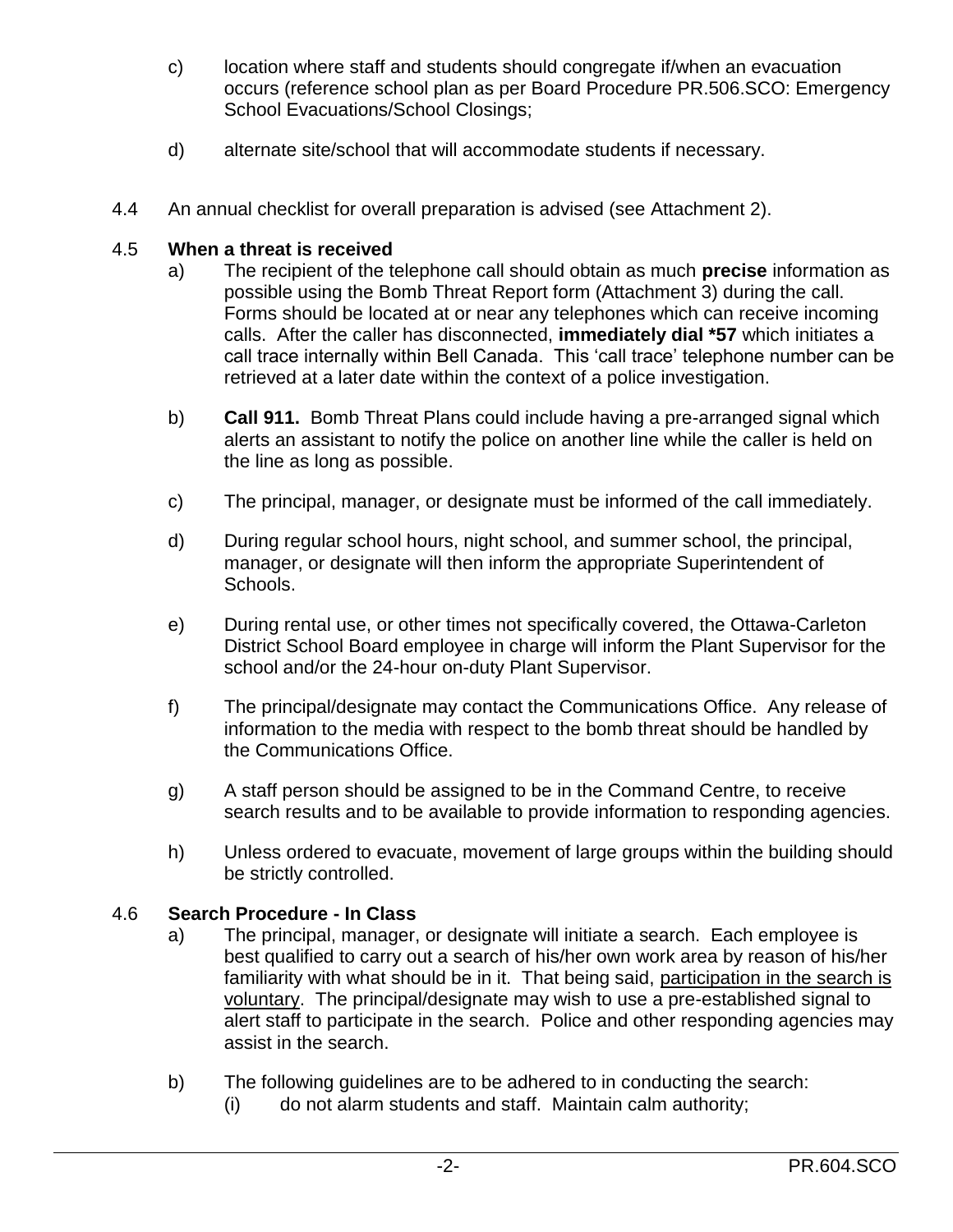- (ii) the decision to evacuate at this time, during the course of the search, will be made by the principal/designate, in consultation with the police if appropriate;
- (iii) if possible, use the buddy system: send two to three people per team to search an area;
- (iv) warn searchers that should an unidentified package or object be found, they are **NOT TO TOUCH IT** and a safe method for identifying the object will be utilized;
- (v) search areas should not be larger than that which would take more than 15-20 minutes to search;
- (vi) the focus of the search is to "look-and-see" in general areas, and does not include cupboards, drawers, closets etc. Search personnel are to look for an unusual object in a usual place, and are not expected to search through items which may endanger their own safety. Items to look for may include, but are not limited to, the following:
	- (A) unrecognizable packages;
	- (B) ceiling panels which are clearly out of alignment;
	- (C) packages from which there are methodical or strange noises;
	- (D) packages which smell of gasoline, chemicals, or other noxious odours;
- (vii) special attention should be given to hallways, lobbies, washrooms, stairways, unlocked student lockers, chemistry laboratories, and areas used by teachers;
- (viii) staff/student lockers should not be opened. If a locker search is necessary, it may be undertaken after consultation with local police officials;
- (ix) the outside of the building and parking lot must be included in the search plans.

**Note:** Search procedures other than during in-class situations, for example prior to the start of class, lunch, or after school, are outlined in detail in Attachment 3, pages 4-6.

# 4.1 **If A Suspicious Object/Package Is Not Found**

- a) Communicate an all-clear to staff and that no further action is required. If the premises were evacuated, re-enter the building following consultation with the police.
- b) Inform the Superintendent of Schools and, if applicable, the Communications Office. Complete an "After Action Report" (Attachment 4), two copies of which are to be forwarded to: 1) the appropriate Superintendent of Schools; and 2) the Chief of Social Work.

# 4.2 **If A Suspicious Object/Package Is Found**

- a) If a suspicious object or package is found, the finder must not attempt to move or handle it. Instead, the person designated to stay in the Command Centre must be contacted and the following information given:
	- (i) location of the object;
	- (ii) description of the object; and
	- (iii) reason it is suspicious.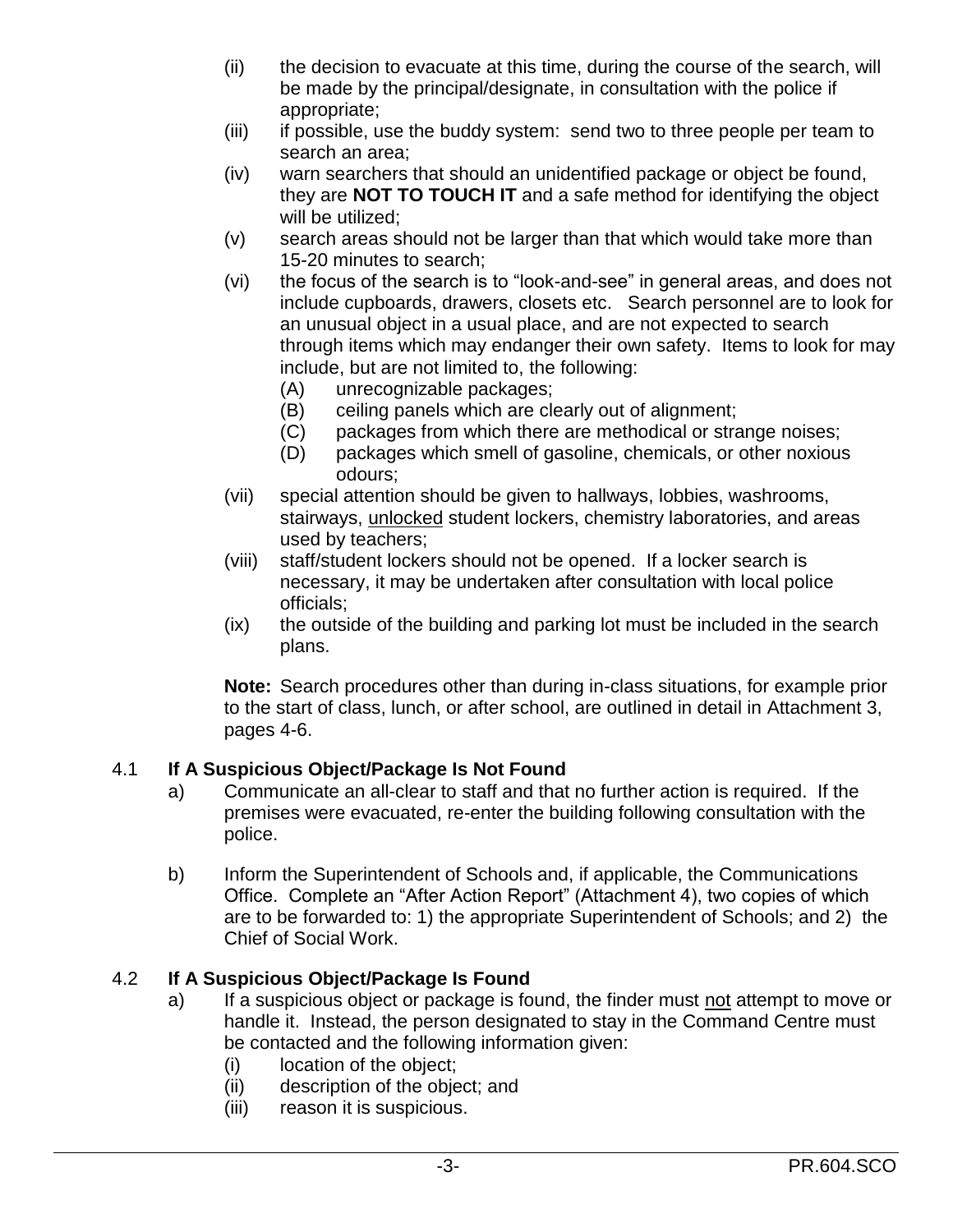- b) If occupied, the room in which the device is found is to be evacuated calmly and quietly.
- c) The principal/manager/designate must then establish perimeter control of the area and ensure that no one approaches, or attempts to move the object, and will endeavour to establish ownership of the object.
- d) Ensure that access routes have been searched prior to any evacuation and that persons are detailed to direct students along these access/exit routes. In cases where terrorist-motivated acts against evacuees is a possibility (for example, foreign students), direct supervision must be provided during evacuation and in the safe area.
- e) There may be a need for special instructions regarding hazardous areas or evacuation routes to be avoided because of the existence of a real or suspected danger.
- f) Rooms should be evacuated systematically, starting with adjacent rooms and radiating to the farthest, until the whole building has been evacuated.
- g) Evacuate by using the fire alarm if other methods have not been effective.
- h) Special provision will be made for the transportation of physically challenged persons.
- i) If necessary, the procedures regarding transportation requirements outlined in Board procedure PR.506.SCO: Emergency School Evacuations/School Closings will be followed. Use of alternate shelter and parental notification of changes to transportation arrangements will follow the regular pattern for emergency evacuations/closing.
- j) At this point, the building should be relinquished to police for removal and/or defusing of the device. Provide police with the location of the object, and information on the most direct route to the object. School staff, where required, will aid police in securing exits.

# 4.3 **Return To School**

- a) Students and school personnel will return to the school building on the direction of the principal/manager/designate, after consultation with the police. During rental use, the custodian on duty, in consultation with a Plant Supervisor, will provide direction to rental users regarding return to the building.
- b) An "After Action Report" (Attachment 4) must be completed, two copies of which are to be forwarded to: 1) the appropriate Superintendent of Schools; and 2) the Chief of Social Work.
- c) A communication plan will be developed by the principal in consultation with the Superintendent of Schools, for example a parental letter or press release, as appropriate.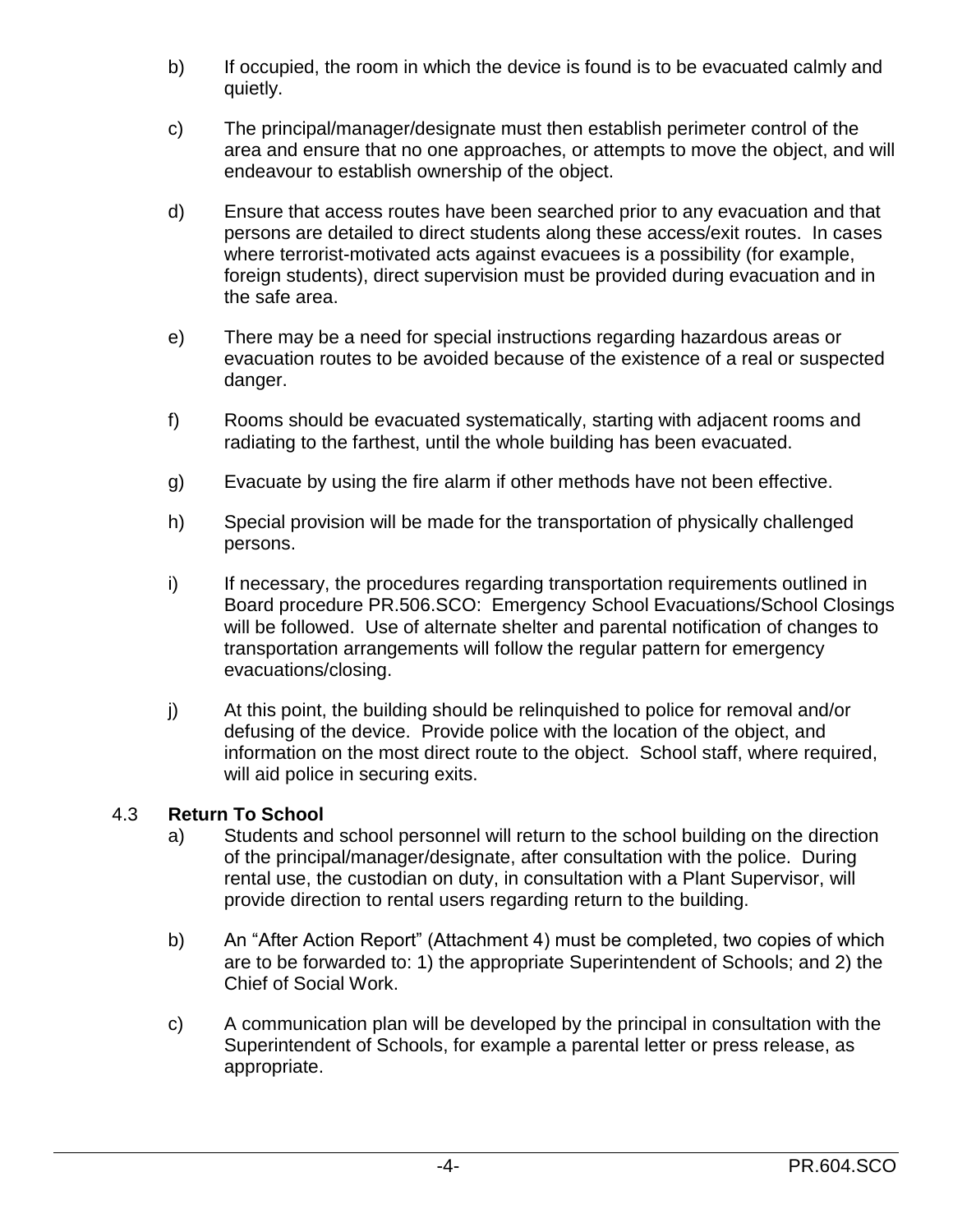# **5.0 IF A EXPLOSIVE DEVICE IS FOUND**

- 5.1 DO NOT TOUCH inform Command Centre of location and description;
- 5.2 Notify police immediately.
- 5.3 Immediately evacuate the area of all students and staff, in a calm manner.
- 5.4 Safely secure and seal the area.
- 5.5 Continually update Command Centre and all the appropriate personnel, for example the Superintendent of Schools.

# **6.0 APPENDICES**

Attachment 1: Bomb Threat Action Plan Attachment 2: Checklist for Year-Round Safety Attachment 3: Bomb Threat Report Attachment 4: After Action Report

# **7.0 REFERENCES**

Board Policy P.011.SCO: Emergency School Evacuations/School Closings Board Policy P.032.SCO: Safe Schools Board Procedure PR.521.SCO: Safe Schools Board Procedure PR.506.SCO: Emergency School Evacuations/School Closings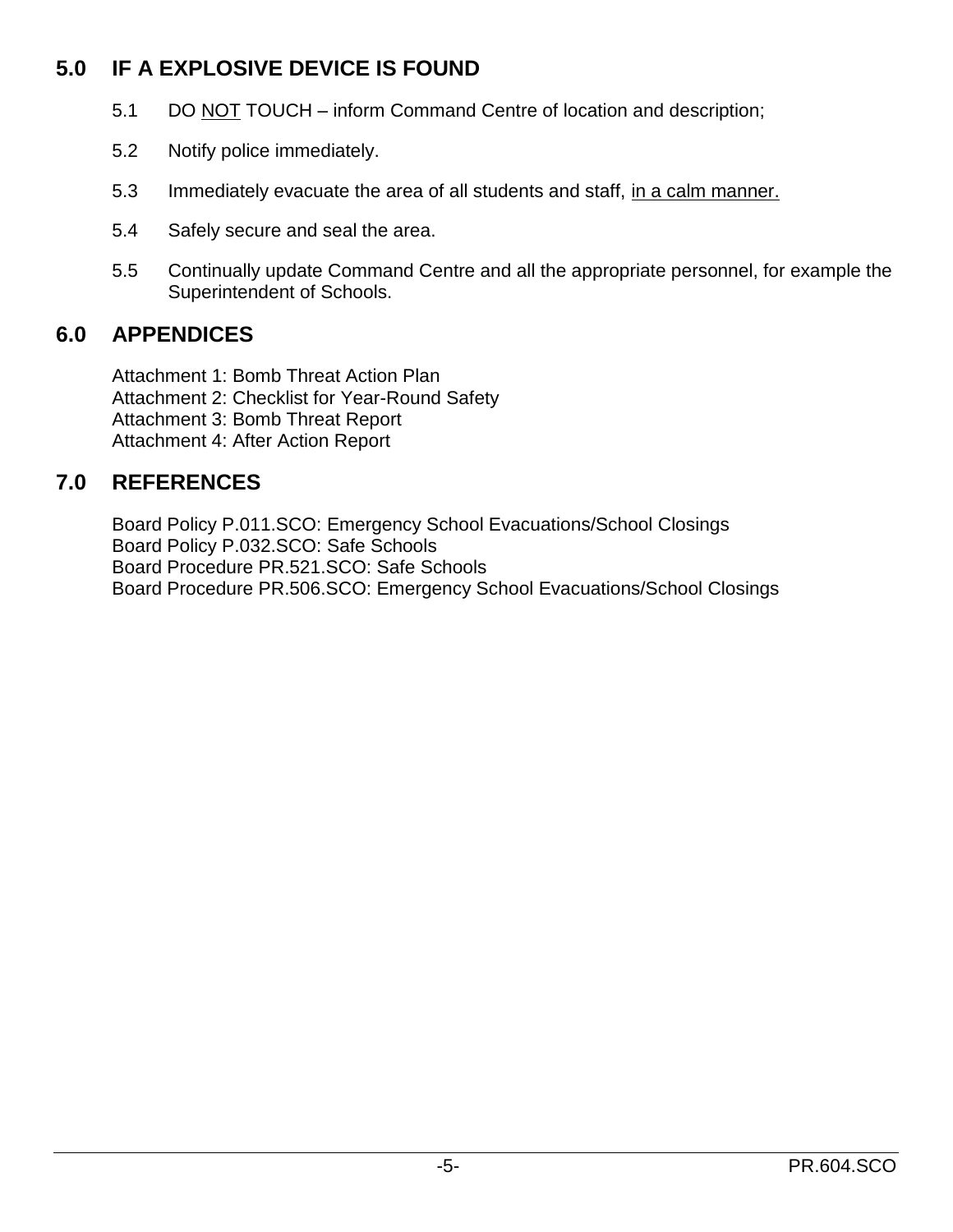|                | <b>Action Plan</b>                                                                                                                                                             | <b>Planning Notes</b> |
|----------------|--------------------------------------------------------------------------------------------------------------------------------------------------------------------------------|-----------------------|
| $\overline{1}$ | Establish Command Centre as per Item<br>4.5.7                                                                                                                                  |                       |
| 2              | When a bomb threat is received:<br>complete a Bomb Threat Report<br>a)<br>(Attachment 3) during call;<br>be prepared to activate *57 as soon as<br>b)<br>call is disconnected. |                       |
| 3              | Call 911 immediately (if possible during<br>bomb threat call, on another line, using<br>pre-arranged signal).                                                                  |                       |
| $\overline{4}$ | Inform Superintendent of Schools.                                                                                                                                              |                       |
| 5              | Communicate threat to staff.                                                                                                                                                   |                       |
| 6              | Proceed with search as per Procedures 4.6.                                                                                                                                     |                       |
| $\overline{7}$ | If bomb or suspicious package is found,<br>follow Procedures 4.8 - 5.0. Evacuate the<br>building immediately and quietly.                                                      |                       |
| 8              | Complete "Bomb Threat - After Action<br>Report" (Attachment 4)                                                                                                                 |                       |

# **BOMB THREAT ACTION PLAN**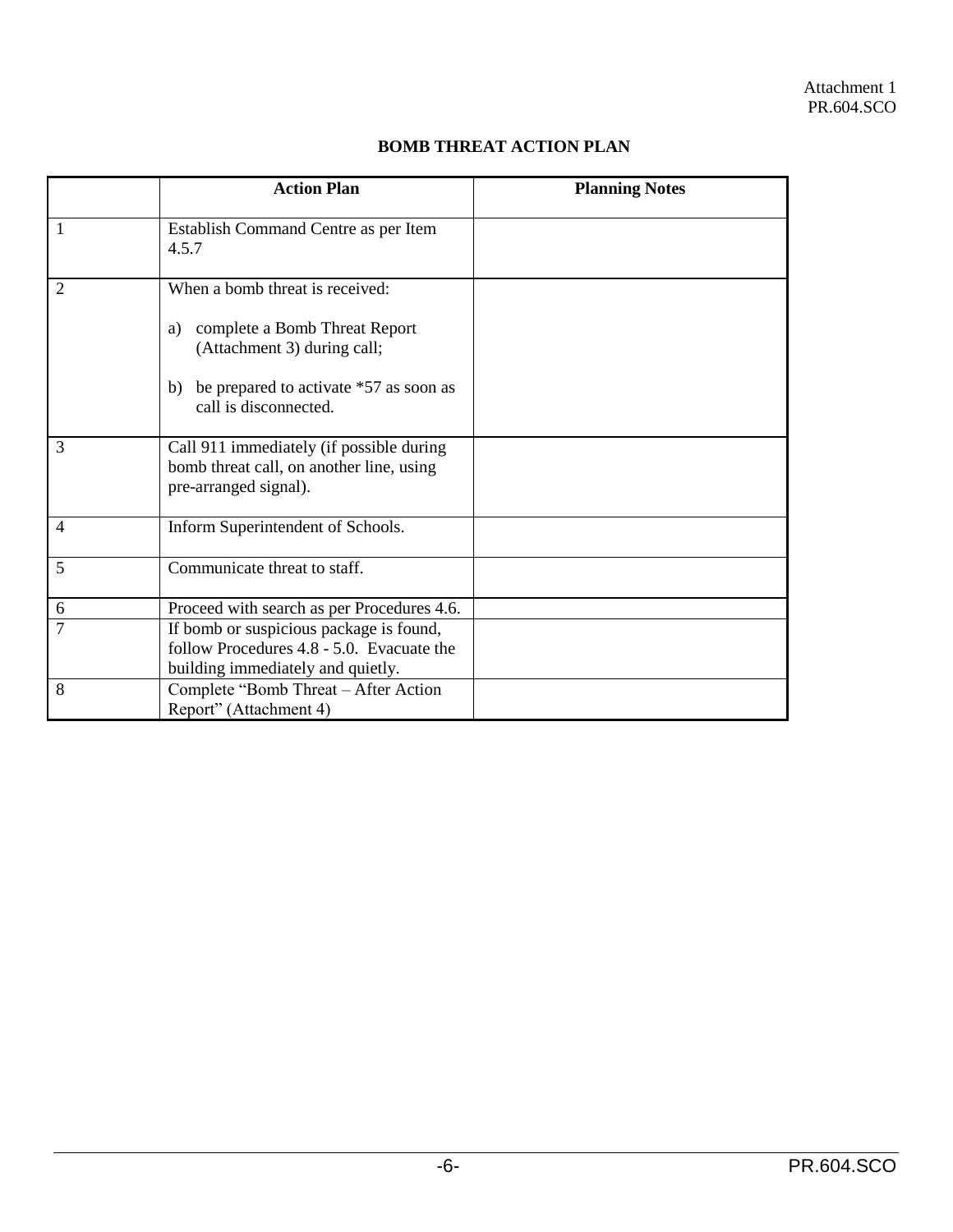### Attachment 2 PR.604.SCO

# **CHECKLIST FOR YEAR-ROUND SAFETY**

- establish Command Centre
- daily attendance record
- phone register and demographics
- daily attendance from teachers
- register all locker assignments
- lock all unassigned lockers immediately, and empty classrooms, storage rooms, etc.  $\overline{\phantom{a}}$
- secure ladders, chairs and tables
- review all protocols re: evacuation emergency code word: in house 912 (dedicated line) familiarize the ever-changing office staff care staff responsibilities
- visitor permits
- visitor's notice on doors
- locking of exterior doors except main door (wherever feasible)
- alternate site contact in August
- emergency contact number superintendent - communications
- one page notice to supply teachers
	- internal phone numbers
	- washrooms
	- codes, etc.
- establish safe school committee/school climate committee
- update and maintain safety equipment and resources, e.g. C.P.R., C.P.I., First Aid Kits
- Search Procedure as per appendix IV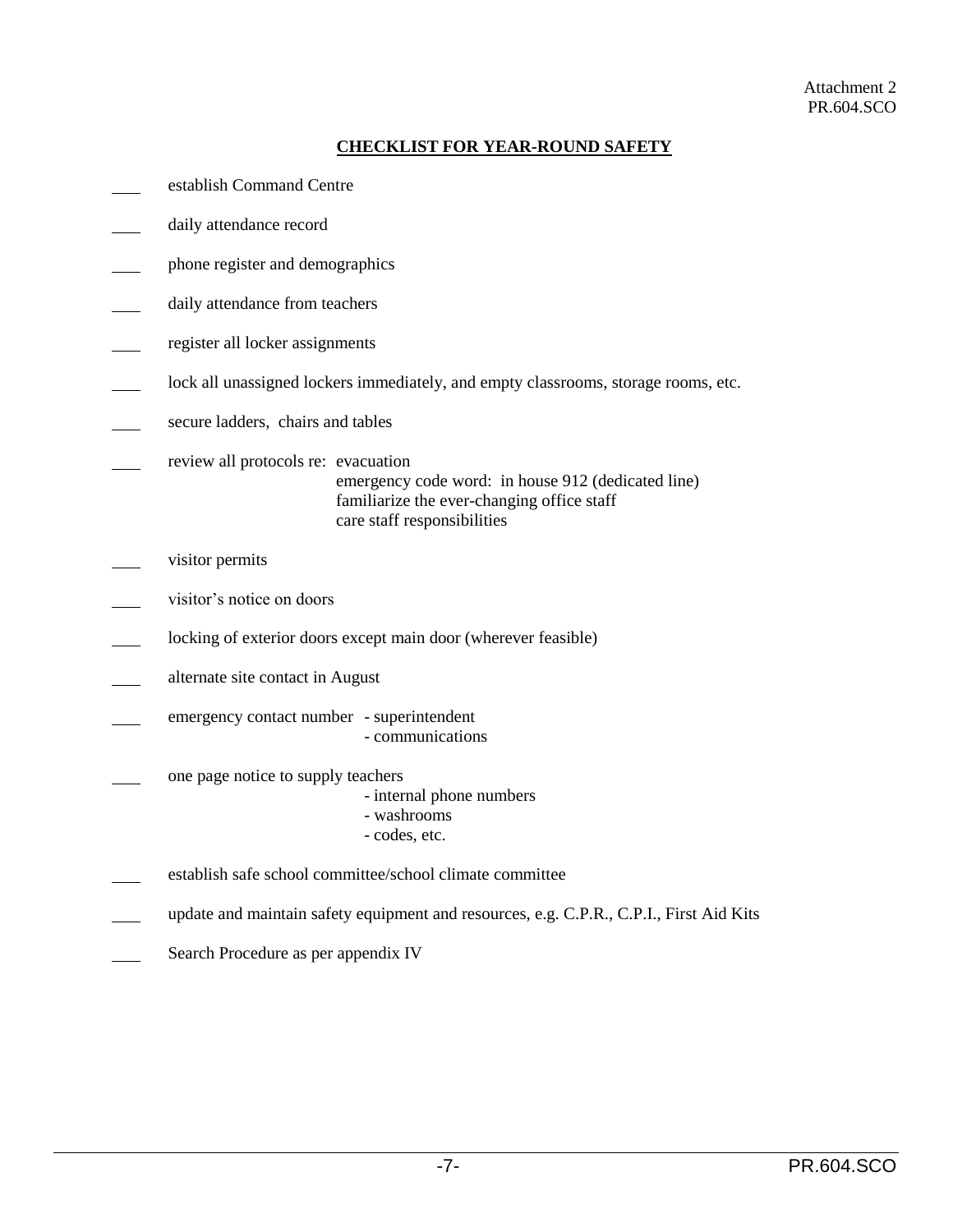# **BOMB THREAT REPORT**

|          | Date: Time Received:                                                           | Duration of Call: |  |  |
|----------|--------------------------------------------------------------------------------|-------------------|--|--|
|          | Exact wording of threat (include profanity):                                   |                   |  |  |
|          |                                                                                |                   |  |  |
|          |                                                                                |                   |  |  |
|          | <b>Questions to ask:</b>                                                       |                   |  |  |
| 1.       |                                                                                |                   |  |  |
| 2.       | Where is it?                                                                   |                   |  |  |
| 3.       | What does it look like? (e.g. pipe bomb, letter bomb etc.)                     |                   |  |  |
| 4.       |                                                                                |                   |  |  |
| 5.<br>6. | Did you place the bomb?                                                        |                   |  |  |
|          |                                                                                |                   |  |  |
| 7.       | Where are you calling from?                                                    |                   |  |  |
| 8.       | What is your name?                                                             |                   |  |  |
|          | <b>Identifying Characteristics:</b>                                            |                   |  |  |
|          |                                                                                |                   |  |  |
|          |                                                                                |                   |  |  |
|          |                                                                                |                   |  |  |
|          | Speech (rapid, slow, etc):                                                     |                   |  |  |
|          |                                                                                |                   |  |  |
|          | Emotional state (calm, excited, angry, etc): _________________________________ |                   |  |  |
|          |                                                                                |                   |  |  |
|          |                                                                                |                   |  |  |
|          | Background noises (street, music, PA system, factory, etc): _________________  |                   |  |  |
|          |                                                                                |                   |  |  |
|          | <b>Threat Received by:</b>                                                     |                   |  |  |
| Name     | <u> 1989 - Andrea Barbara, poeta esperanto-</u>                                |                   |  |  |
|          |                                                                                |                   |  |  |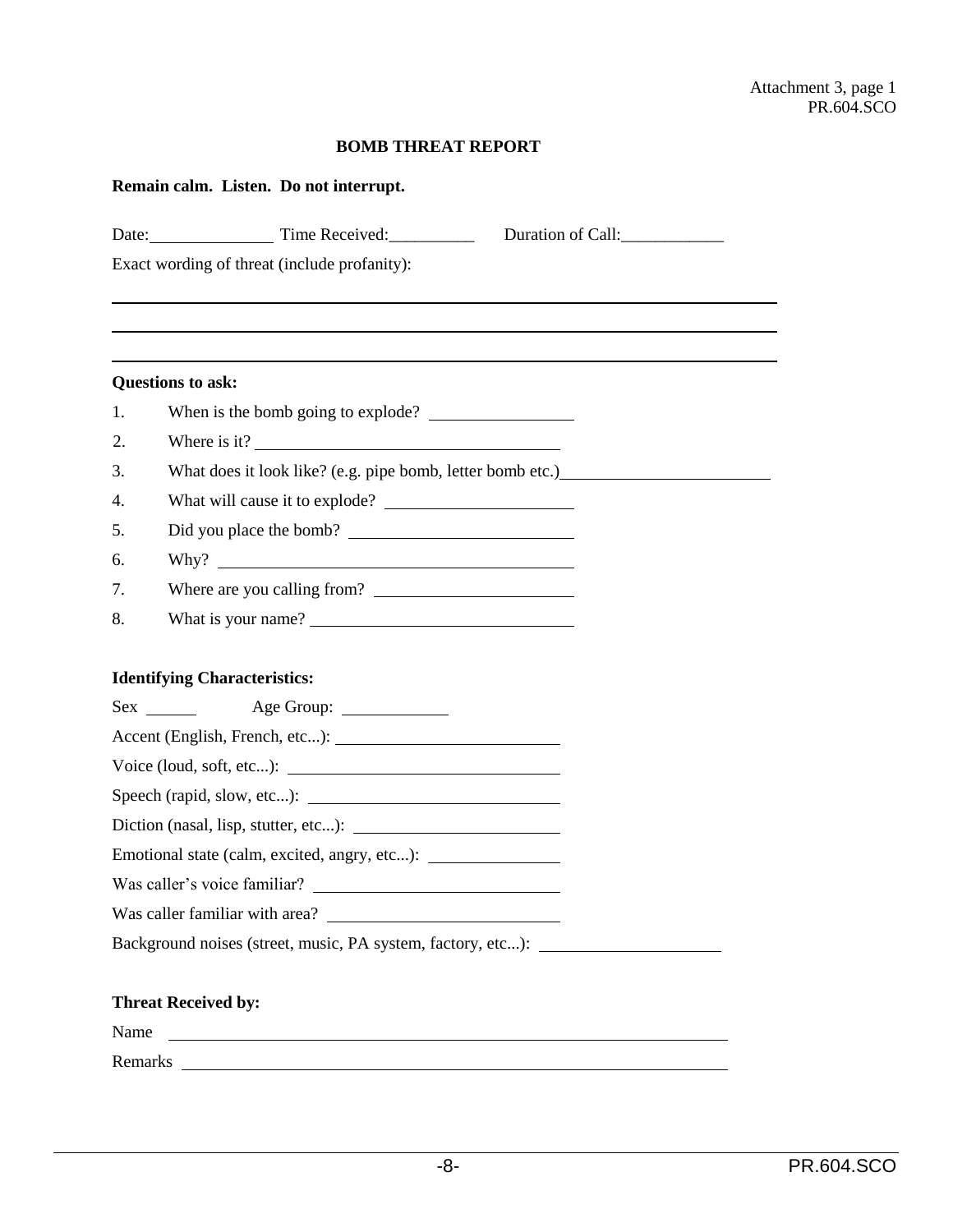# **Bomb Plan Considerations**

**Sector Search Plans** should be packaged and available in Command Centre:

- Instructions in package to indicate procedures
- Floor plan indicating specific areas to search
- Master Key to allow access to all areas
- Indicators to mark doors of areas searched (Marker or stickers?)
- Flashlights??
- Mark "all clear" teachers initial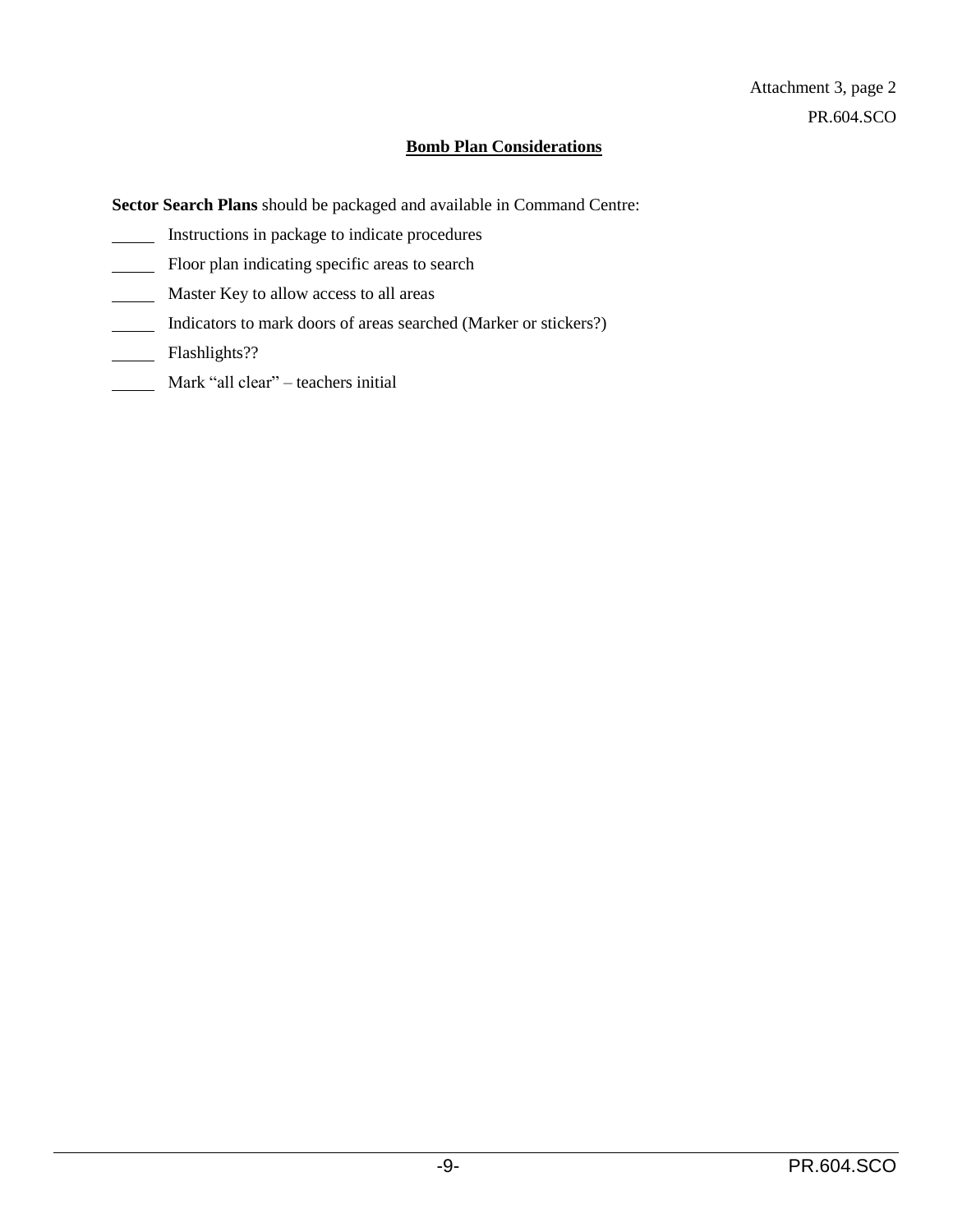## **Bomb Threat – Checklist (Students in class)**

# **Initial Action when a bomb threat is received:** fill in "Bomb Threat Report" – concentrate on obtaining as much detail as possible. ("Bomb Threat Reports" should be by the desk of any staff taking the immediate incoming call if possible (\*57 to allow trace) notify Principal or Designate of the threat. **Move to Command Centre Location initiate action from there.** (\*Command Centre – problem if area changes according to emergency – fire, bomb, intruder, etc. – be consistent and alternate location identified) print school attendance record for the day **Phone calls: - designate individuals to:** Superintendent/assistant call 911 Notify Communication to be on standby **Initiate Search: (coded message so as not to alarm students – all staff not involved in teaching come to office to aid search)**

- classroom teachers search area and report anything unusual to Command Centre
- Department Heads search offices Lock office door after search
- Sector Teams search assigned area inside and outside school
- Physical Education teachers outside informed

# **If nothing is found:**

- communicate all clear to staff
- inform superintendent
- inform communications  $\overline{\phantom{a}}$
- consult with police over follow up action
- fill in "Bomb Threat After Action Report" forward two copies to: 1) the appropriate Superintendent of Schools; and 2) the Chief of Social Work.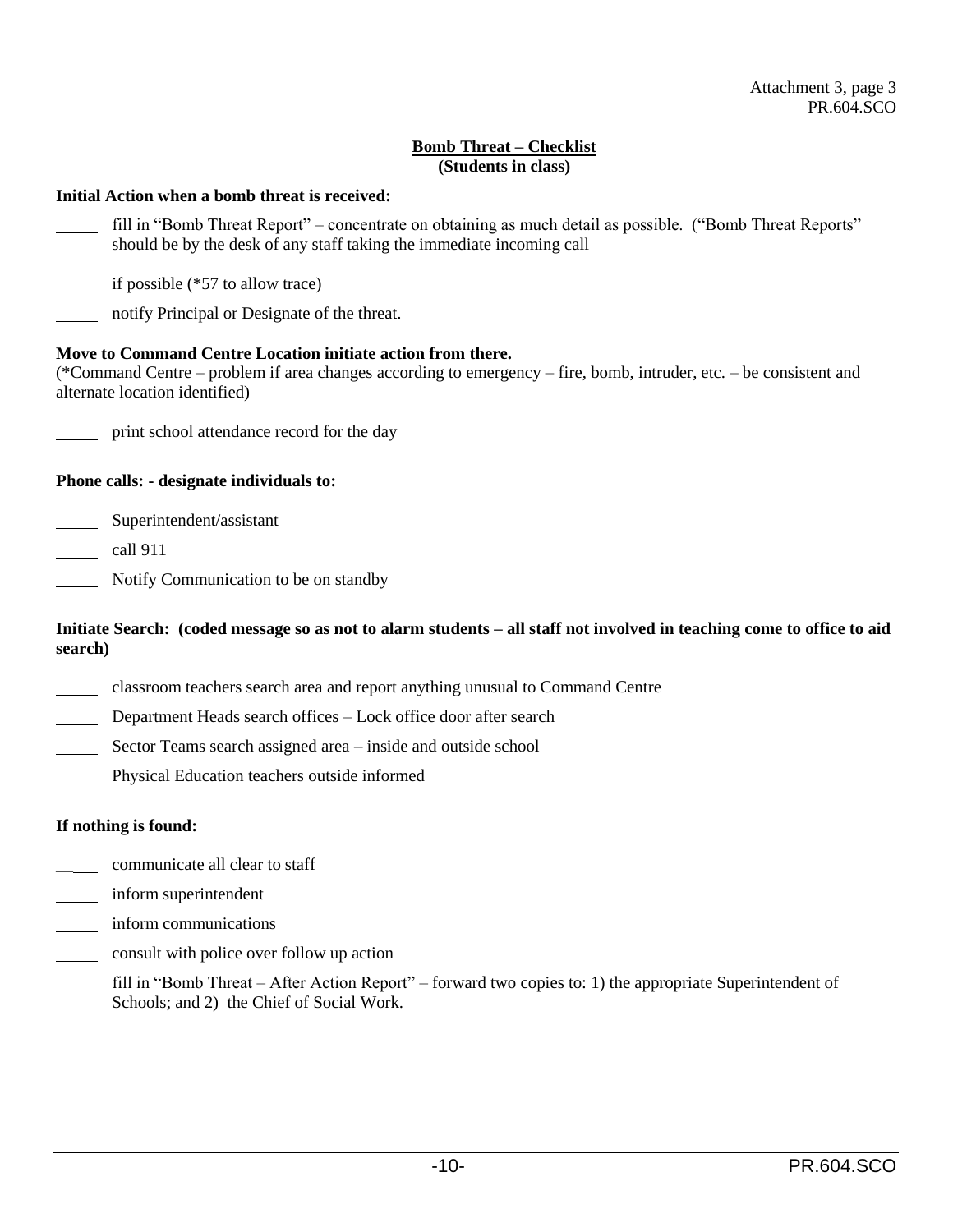### **If suspicious object is found:**

- don't touch inform Command Centre of location and description
- Superintendent and communication should be updated
- secure area
- if in occupied area room should be evacuate calmly
- evacuate systematically from adjacent areas (do not use fire alarm or elevators) -Principal to determine extent of evacuation in consultation with the police, at least 100m away from school.
- students who evacuate should be moved to a central area for communication purposes in inclement weather they should move to alternate shelter area
- secure area (evacuated area)

## **POLICE TAKE CHARGE OF INVESTIGATION OF OBJECT.**

### **If police find a explosive device:**

- determine with police if the rest of the school needs to be evacuated
- Principal in consultation with the police and superintendent decide regarding:

a) transportation needs (send students home or not?)

- b) communication plan, (e.g. Parent Advisory Chain).
- inform Communications
- parent notification (e.g. hoax)

### **If police don't find a bomb:**

- announce an all clear and students return to classes
- clarify actions and security of school with staff and students
- inform Superintendent of Communications

**Fill in "Bomb Threat – After Action Report" – file copy and forward two copies to: 1) the appropriate Superintendent of Schools; and 2) the Chief of Social Work. 3.**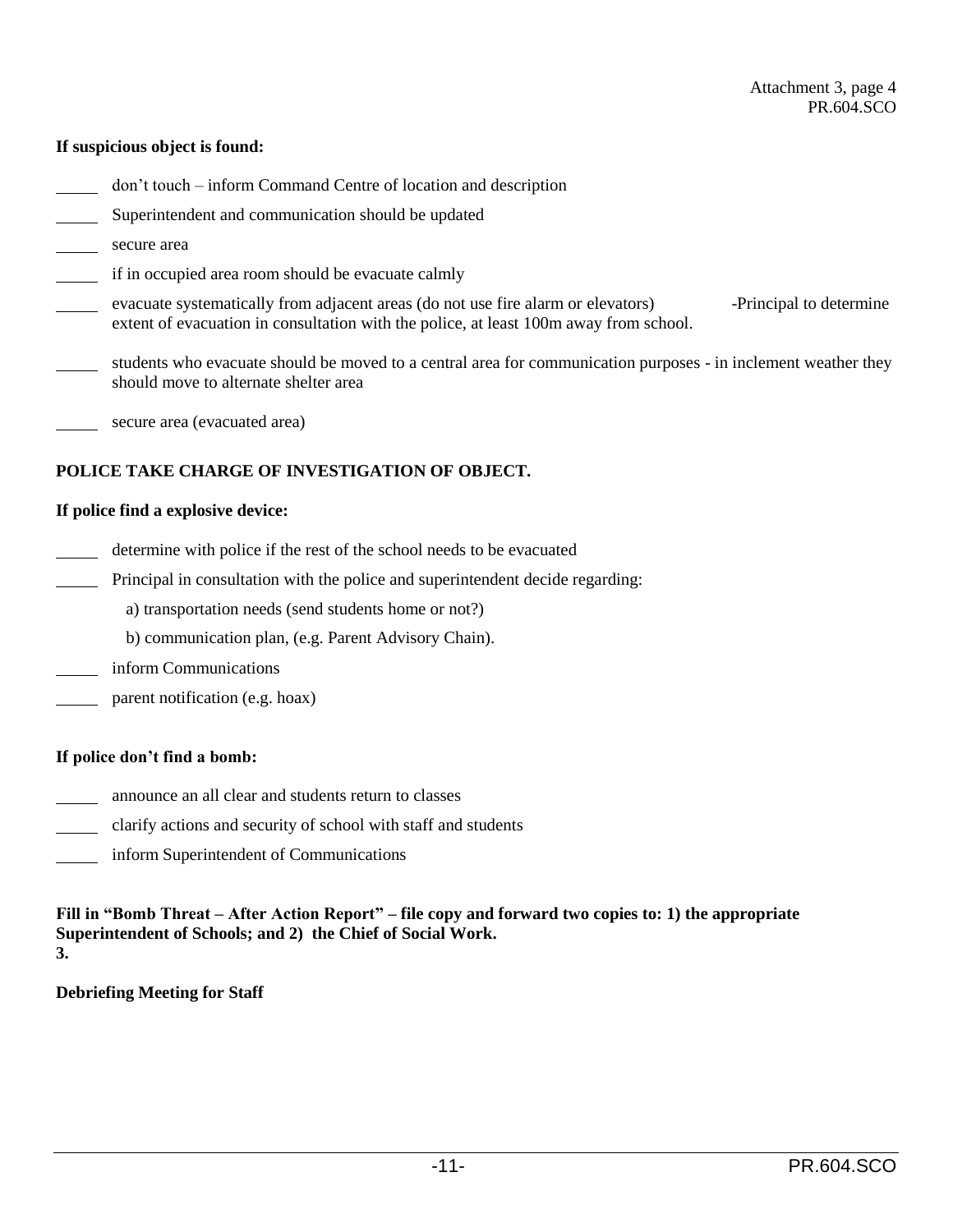# **Bomb Threat – Checklist (prior to start of day)**

#### **Initial Action when a bomb threat is received:**

- fill in "Bomb Threat Report" concentrate on obtaining as much detail as possible. ("Bomb
- Threat Reports" should be by the desk of any staff taking the immediate incoming call)
- $\frac{1}{\sqrt{1-\frac{1}{\sqrt{1-\frac{1}{\sqrt{1-\frac{1}{\sqrt{1-\frac{1}{\sqrt{1-\frac{1}{\sqrt{1-\frac{1}{\sqrt{1-\frac{1}{\sqrt{1-\frac{1}{\sqrt{1-\frac{1}{\sqrt{1-\frac{1}{\sqrt{1-\frac{1}{\sqrt{1-\frac{1}{\sqrt{1-\frac{1}{\sqrt{1-\frac{1}{\sqrt{1-\frac{1}{\sqrt{1-\frac{1}{\sqrt{1-\frac{1}{\sqrt{1-\frac{1}{\sqrt{1-\frac{1}{\sqrt{1-\frac{1}{\sqrt{1-\frac{1}{\sqrt{1-\frac{1}{\sqrt{1-\frac{1}{\sqrt{1-\frac{1$
- notify Principal or Designate of the threat.

#### **Move to Command Centre Location initiate action from there.**

(\*Command Centre – problem if area changes according to emergency – fire, bomb, intruder)

print school attendance record for the day (not appropriate)

#### **Phone calls: - designate individuals to:**

- Superintendent/assistant  $\mathcal{L}_{\text{max}}$  .
- call  $911$
- Notify Communication to be on standby

#### **Initiate Search:**

- ask staff in school to report to office to help
- send staff to cafeteria (or other areas where students congregate) to move students to outside and keep clear
- three person teams move to sectors two search, one clears out students
- sector team remains at entrances to prevent re-entry of students
- call in to indicate status of sector (cleared, report if something is found)
- turn off bells

#### **If nothing is found:**

- communicate all clear to staff and students
- inform superintendent
- inform Communications
- consult with police over follow-up action
- fill in "Bomb Threat After Action Report" forward report to Superintendent

### **If unidentified object is found:**

- don't touch inform Command Centre of location and description
- Superintendent and communication should be updated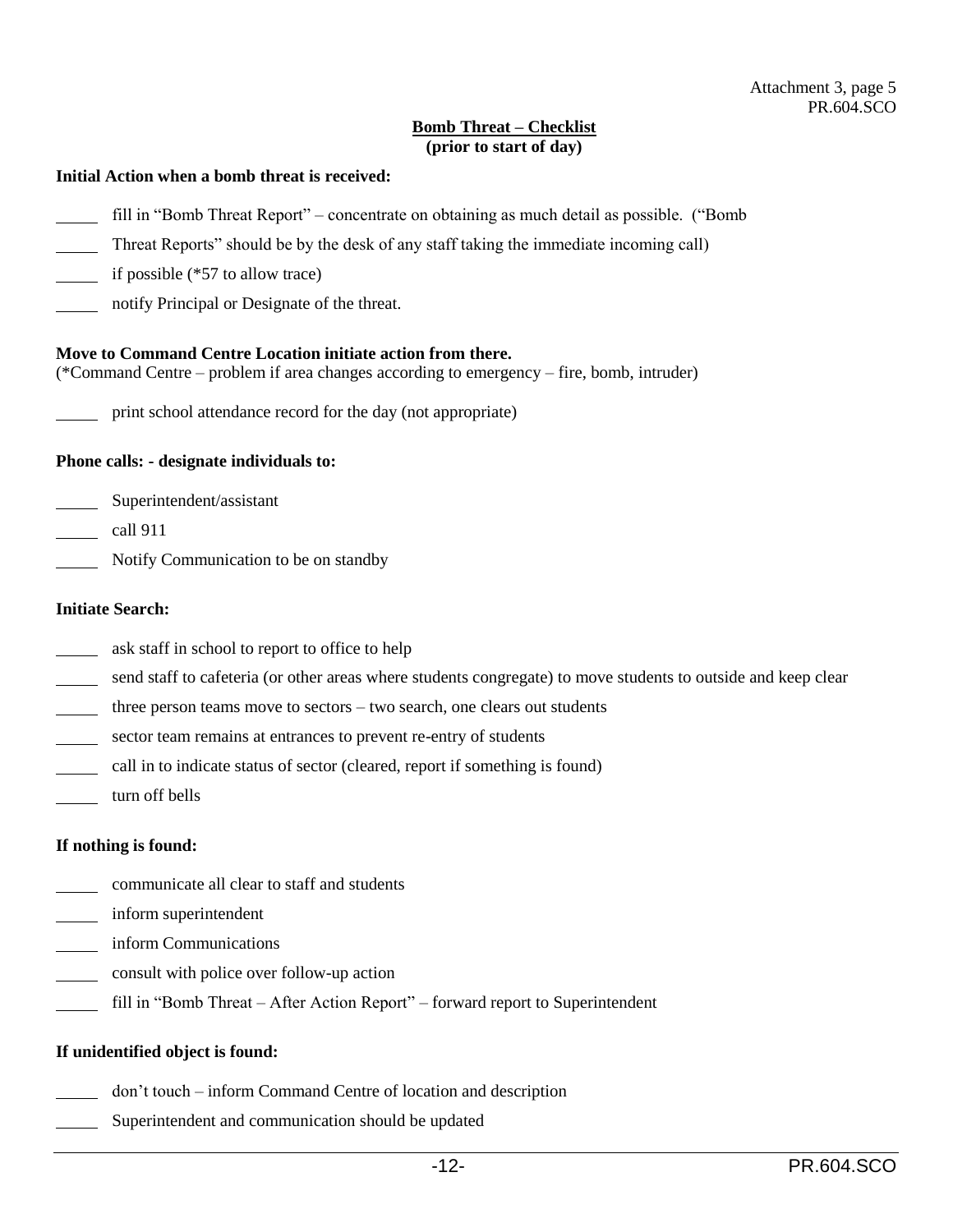secure area

evacuate students, - should be moved to a central area for communication purposes – in inclement weather they should be moved to alternate shelter area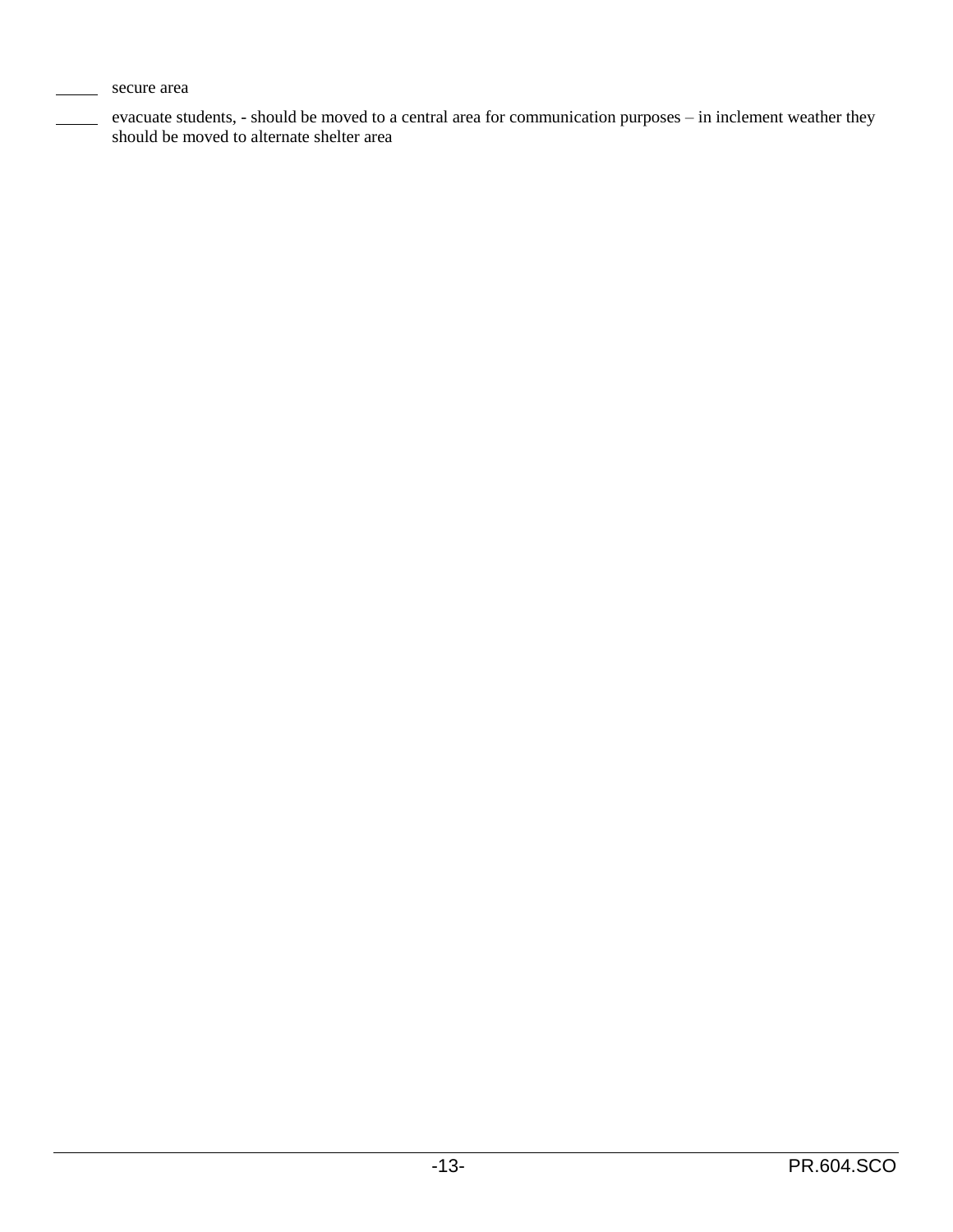## **Police take charge of investigation of object.**

### **If police find a bomb:**

- Principal in consultation with the police and superintendent decide regarding transportation needs. (send students
- home or not?)
- inform Communications

## **If police don't find a bomb:**

- announce an all clear and students return to classes
- clarify actions and security of school with staff and students
- inform Superintendent and Communications

**Fill in "Bomb Threat – After Action Report" – file copy and forward two copies to: 1) the appropriate Superintendent of Schools; and 2) the Chief of Social Work.**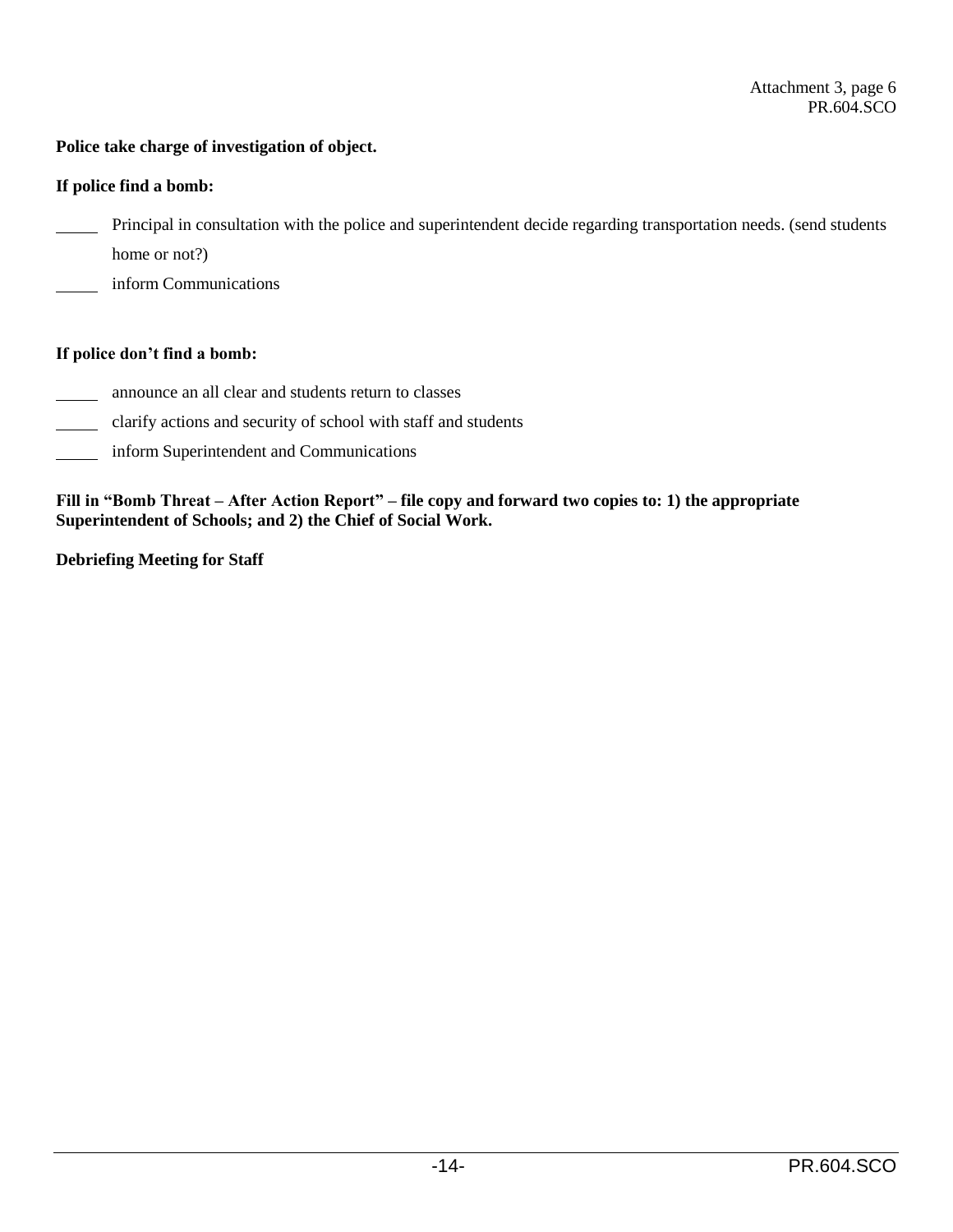## **Bomb Threat – Checklist (lunch)**

#### **Initial Action when a bomb threat is received:**

- fill in "Bomb Threat Report" concentrate on obtaining as much detail as possible. ("Bomb
- Threat Reports" should be by the desk of any staff taking the immediate incoming call)
- if possible (\*57 to allow trace)
- notify Principal or Designate of the threat.

#### **Move to Command Centre Location initiate action from there.**

(\*Command Centre – problem if area changes according to emergency – fire, bomb, intruder)

print school attendance record for the day

#### **Phone calls: - designate individuals to:**

- Superintendent/assistant
- call 911
- notify Communication to be on standby

## **Initiate Search:**

- call staff room and offices to elicit help
- inform staff in cafeteria to move students to outside
- three person teams move to sectors two search, one clears out students  $\mathbb{R}^n$
- sector team remains at entrances to prevent re-entry of students  $\mathcal{L}_{\text{max}}$
- call in to indicate status of sector (cleared, report if something is found)
- use sector control, fire alarm, if all else fails

#### **If nothing is found:**

- communicate all clear to staff and students
- inform superintendent
- inform Communications
- consult with police over follow-up action
- fill in "Bomb Threat After Action Report" forward report to Superintendent

#### **If unidentified object is found:**

- don't touch inform Command Centre of location and description
- Superintendent and communication should be updated
- secure area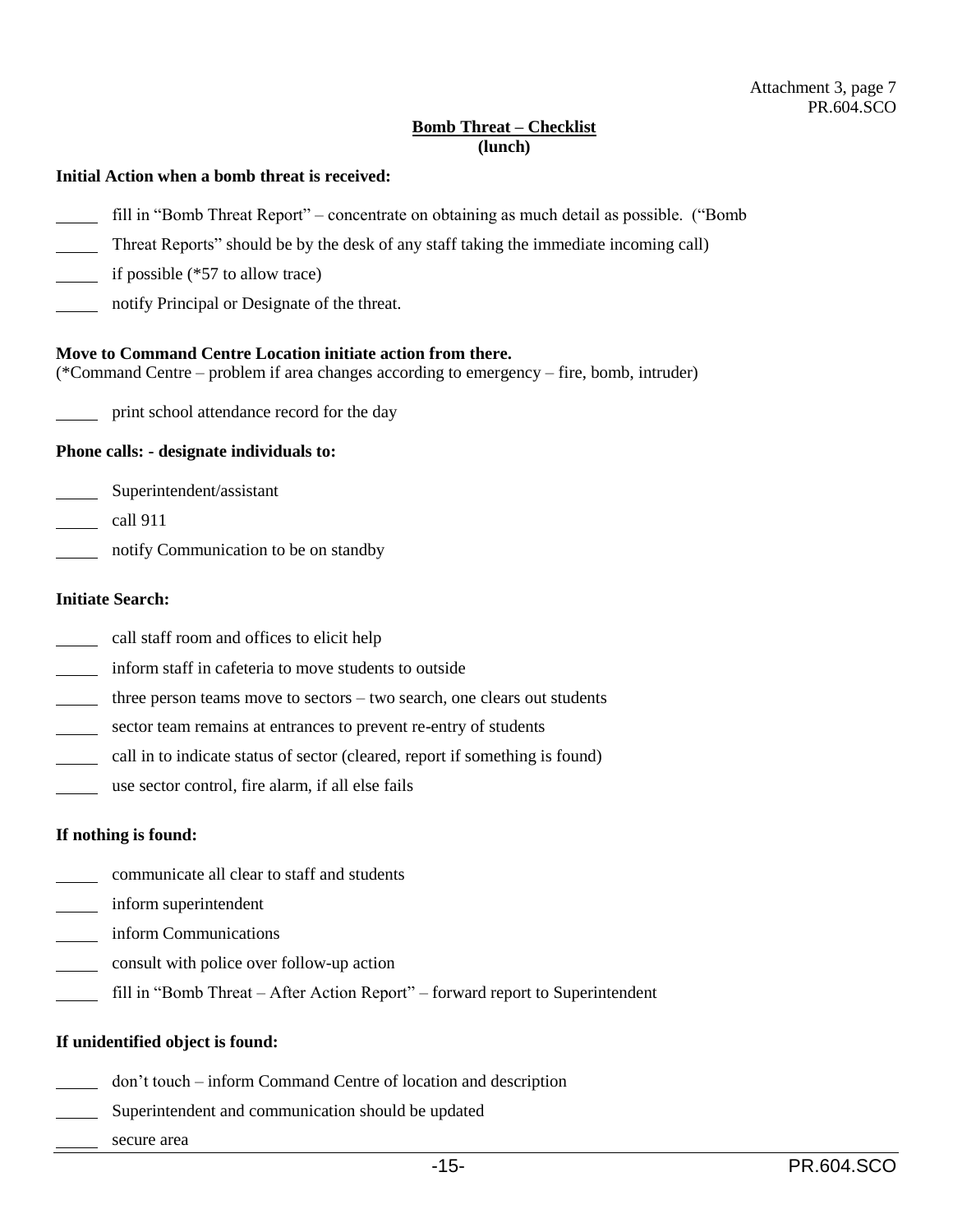- evacuate students, should be moved to a central area for communication purposes in
- inclement weather they should be moved to alternate shelter area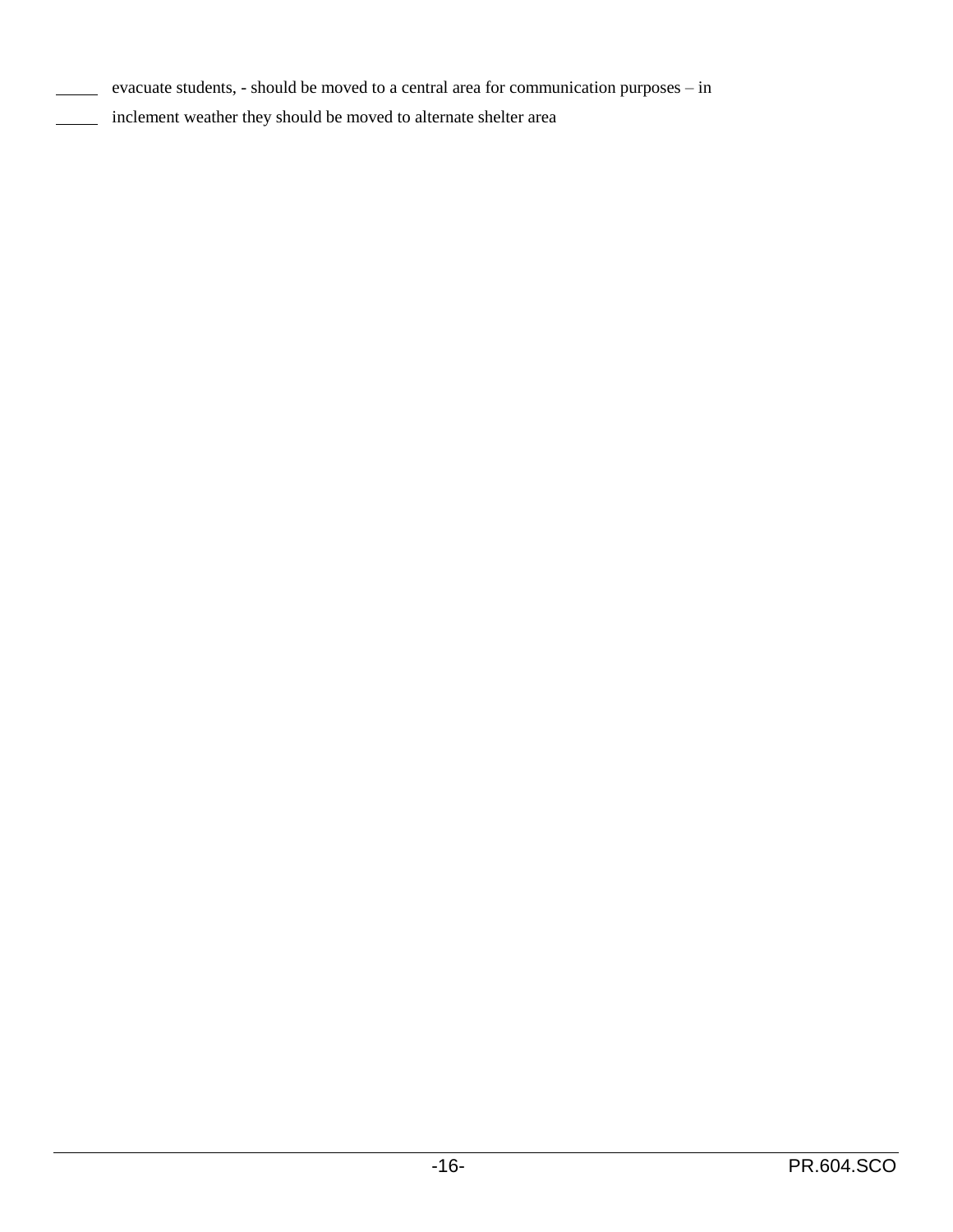## **Police take charge of investigation of object.**

### **If police find a bomb:**

- Principal in consultation with the police and superintendent decide regarding transportation needs and established communication protocols. (send students home or not?) inform Communications
- 

## **If police don't find a bomb:**

- announce an all clear and students return to classes
- clarify actions and security of school with staff and students
- inform Superintendent and Communications

**Fill in "Bomb Threat – After Action Report" – file copy and forward two copies to: 1) the appropriate Superintendent of Schools; and 2) the Chief of Social Work.**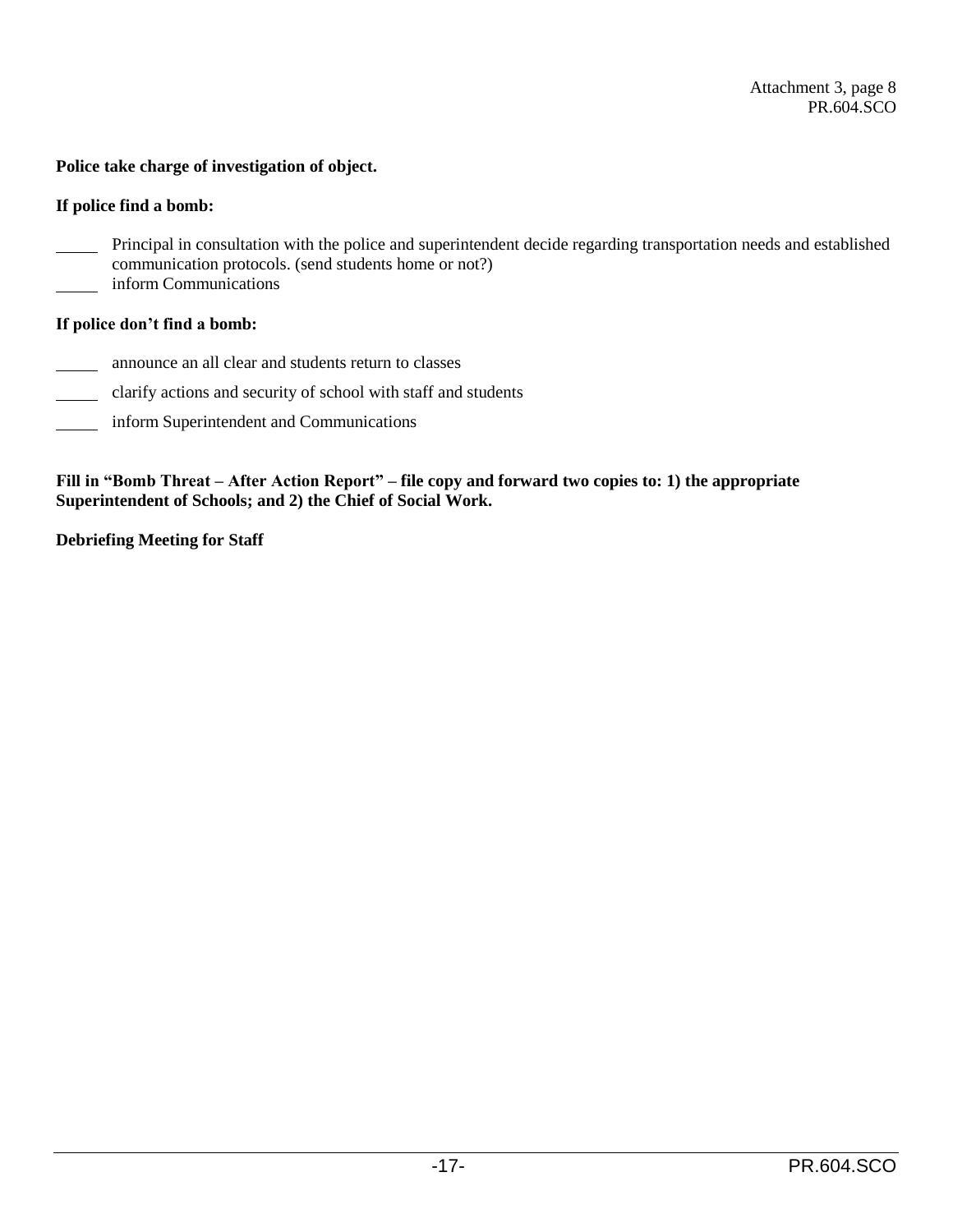## **Bomb Threat – Checklist (after school)**

#### **Initial Action when a bomb threat is received:**

- fill in "Bomb Threat Report" concentrate on obtaining as much detail as possible. ("Bomb Threat Reports" should be by the desk of any staff taking the immediate incoming call) if possible (\*57 to allow trace)
- notify Principal or Designate of the threat.

### **Move to Command Centre Location initiate action from there.**

(\*Command Centre – problem if area changes according to emergency – fire, bomb, intruder)

print school attendance record for the day

#### **Phone calls: - designate individuals to:**

- Superintendent/assistant
- Police 911 or local if more appropriate
- Notify Communication to be on standby

#### **Clear school by announcement over the P.A.**

#### **Initiate Search:**

- ask staff in school to report to office to help
- three person teams move to sectors two search, one clears out students
- sector team remains at entrances to prevent re-entry of students
- call in to indicate status of sector (cleared, report if something is found)

### **If nothing is found:**

- communicate all clear to staff and students
- inform superintendent
- **Example 1** inform Communications
- consult with police over follow-up action
- fill in "Bomb Threat After Action Report" forward report to Superintendent

#### **If unidentified object is found:**

- don't touch inform Command Centre of location and description. Superintendent and communication should be updated
- Secure area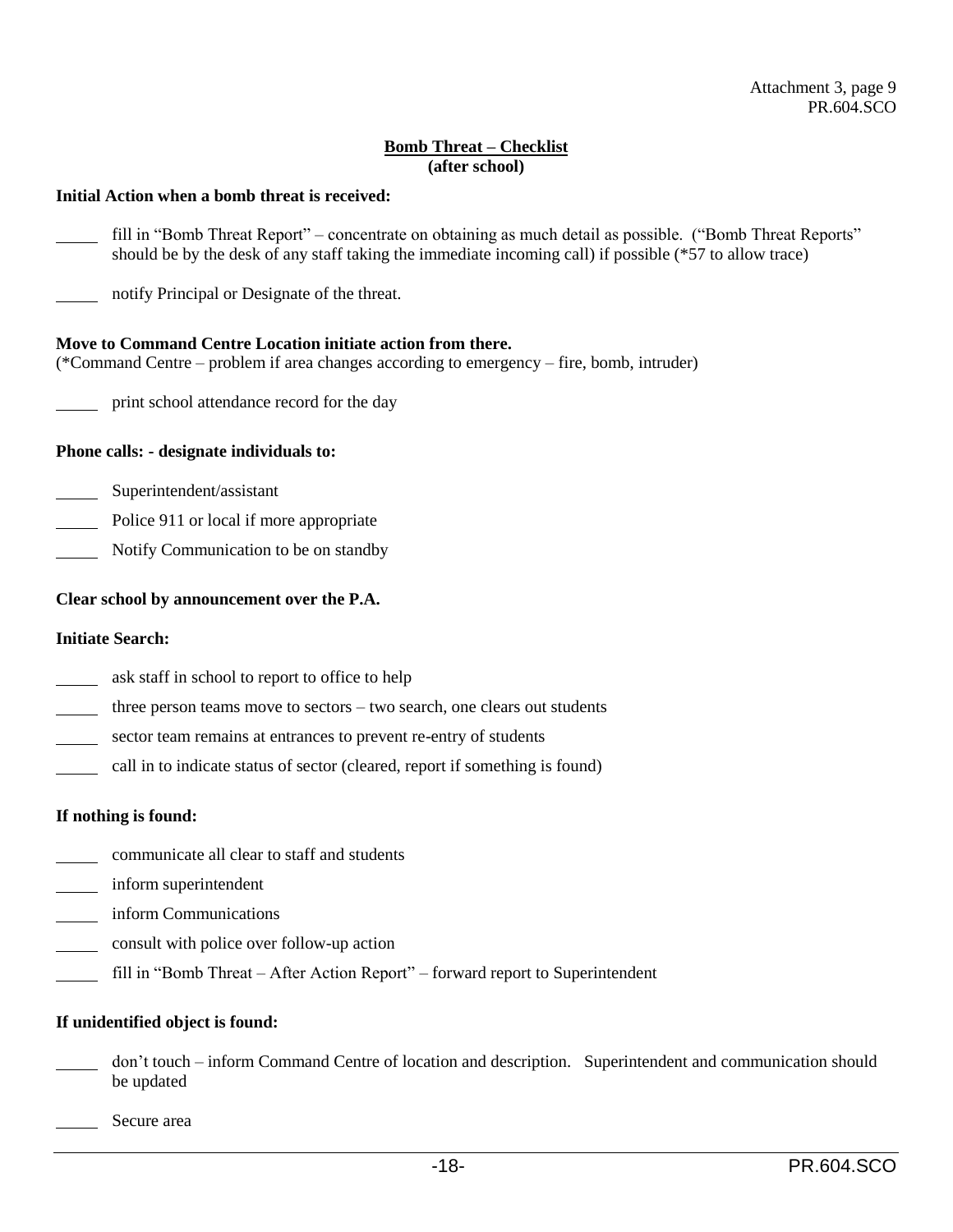Evacuate students, - should be moved to a central area for communication purposes – in inclement weather they should be moved to alternate shelter area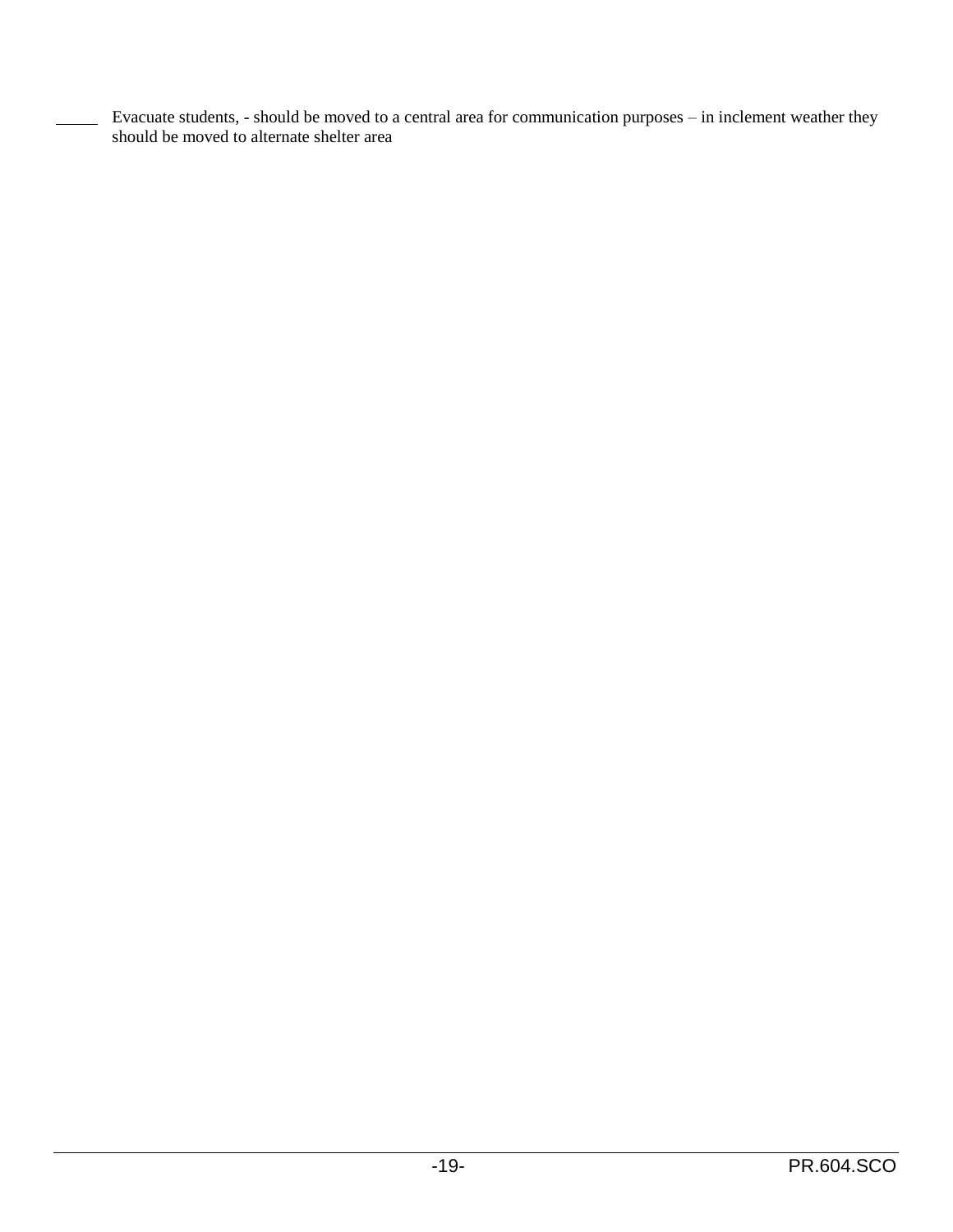# **Police take charge of investigation of object.**

## **If police find a bomb:**

- Principal in consultation with the police and superintendent decide regarding transportation needs. (send students
- home or not?)
- inform Communications

## **If police don't find a bomb:**

- announce an all clear and students return to classes
- clarify actions and security of school with staff and students  $\mathbb{R}^n$
- inform Superintendent and Communications  $\overline{\phantom{a}}$

**Fill in "Bomb Threat – After Action Report" – file copy and forward two copies to: 1) the appropriate Superintendent of Schools; and 2) the Chief of Social Work.**